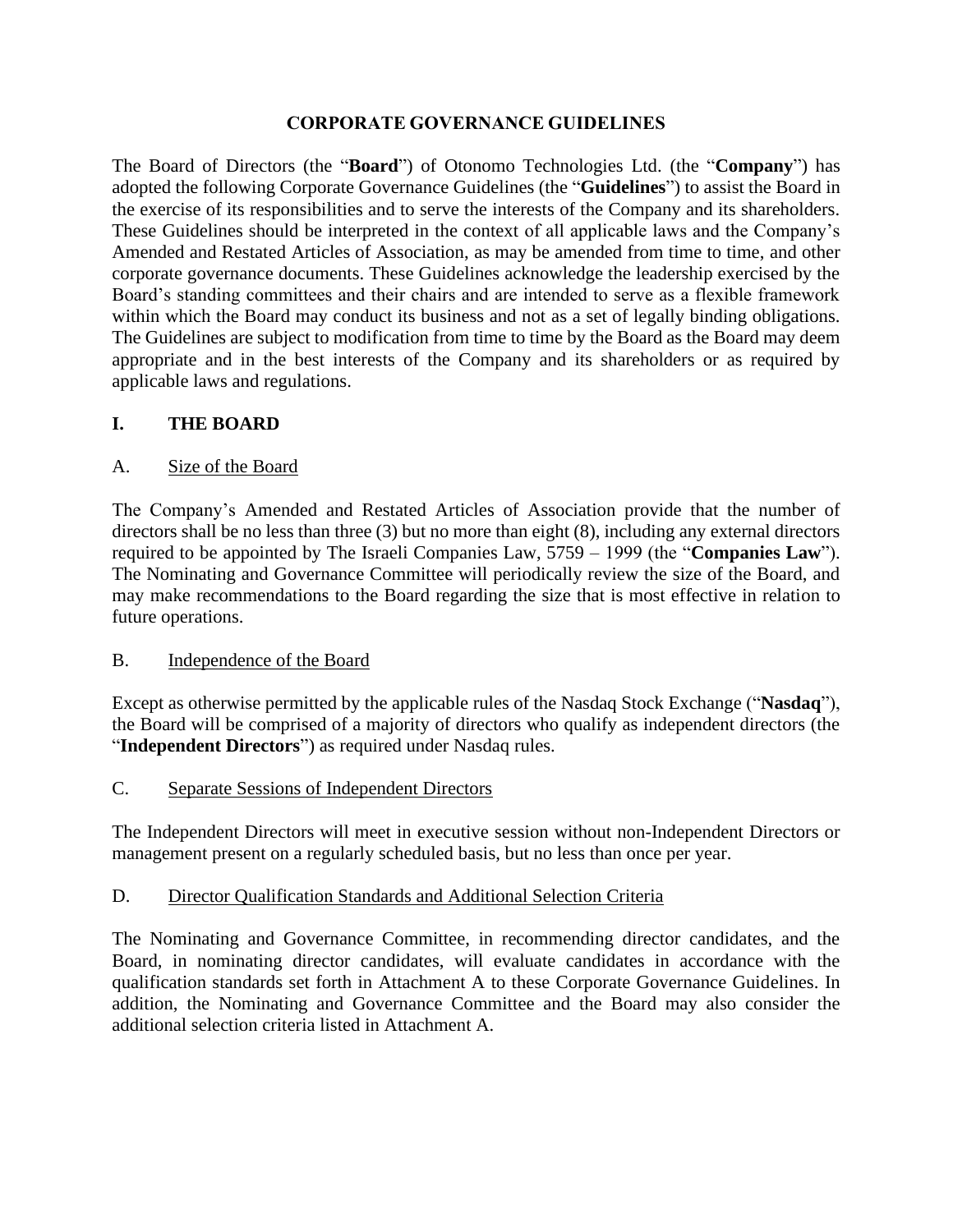# E. Selection of New Directors

The Board is divided into three (3) classes. As a result, approximately one-third (1/3) of the Board will stand for election by the shareholders of the Company each year at the Company's annual meeting for three (3) year terms. Each year, at the annual meeting, the Board will recommend a slate of directors for election by the shareholders. The Nominating and Governance Committee is primarily responsible for identifying, screening and recommending candidates to the entire Board for Board membership.

# F. Director Orientation and Continuing Education

Management will provide an orientation process for new directors, including background material on the Company and its business. As appropriate, management may provide opportunities for additional educational sessions for directors on matters relevant to the Company and its business.

# G. Service on Other Boards

The Board does not believe that its members should be prohibited from serving on boards of other organizations and has not adopted any guidelines limiting such activities. However, the Nominating and Governance Committee may take into account the nature of and time involved in a director's service on other boards and/or committees in evaluating the suitability of individual director candidates and current directors. The Nominating and Governance Committee shall review the proposed board membership to ensure compliance with applicable laws and policies.

Service on other boards and/or committees should be consistent with these Guidelines and any other policy of the Company.

H. Directors Who Resign or Materially Change Their Current Positions With Their Own Company or Become Aware of Circumstances that May Adversely Reflect upon the Director or the Company

When a director, including any director who is currently an officer or employee of the Company, resigns or materially changes his or her position with his or her employer or becomes aware of circumstances that may adversely reflect upon the director or the Company, such director should notify the Nominating and Governance Committee of such circumstances. The Nominating and Governance Committee will consider the circumstances, and may in certain cases recommend that the Board request that the director submit his or her resignation from the Board, if, for example, continuing service on the Board by the individual is not consistent with the criteria deemed necessary for continuing service on the Board.

I. Term Limits

The Board does not believe it is in the best interests of the Company to establish director term limits at this time, as such term limits may cause the Company to lose the contribution of directors who have been able to develop, over a period of time, increasing insight into the Company's business and therefore can provide an increasingly significant contribution to the Board.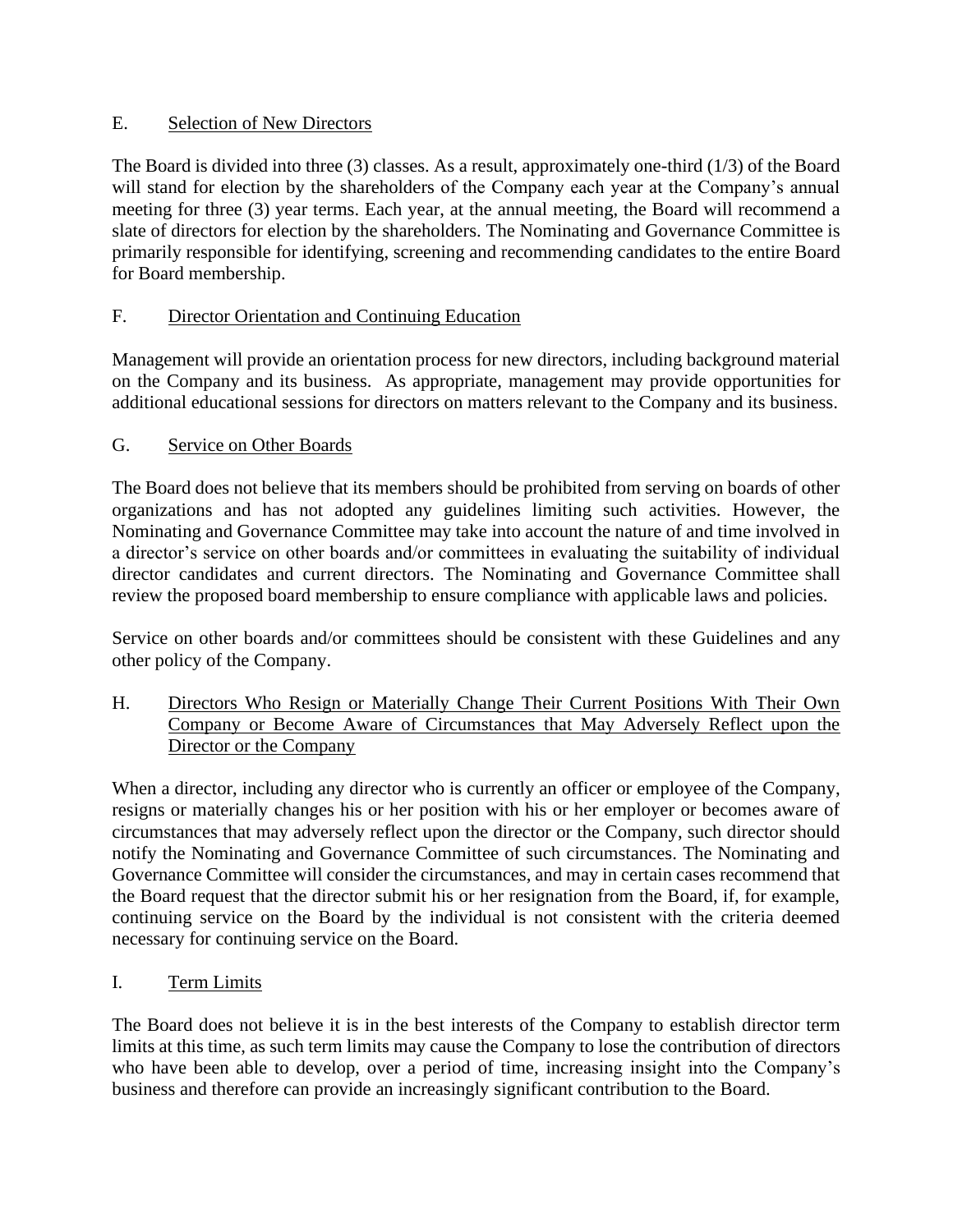## J. Director Responsibilities

The business and affairs of the Company will be managed by or under the direction of the Board. Each director is expected to spend the time and effort necessary to properly discharge his or her responsibilities. These include:

- exercising their business judgment in good faith;
- acting in what they reasonably believe to be the best interest of all shareholders;
- becoming and remaining well-informed about the Company's business and operations and general business and economic trends affecting the Company; and
- ensuring that the business of the Company is conducted so as to further the long-term interests of its shareholders.

## K. Compensation

The Compensation Committee will periodically review and make recommendations to the Board regarding the director compensation.

## L. Conflicts of Interest

Directors are required to avoid any action, position or interest that conflicts with the interests of the Company or gives the appearance of a conflict. If an actual or potential conflict of interest develops, the director should immediately report all facts regarding the matter to the Board.

## M. Interaction with Institutional Investors, the Press and Customers

The Board believes that management speaks for the Company. Each director should refer all inquiries from institutional investors, the press or customers regarding the Company's operations to management. Individual Board members may, from time to time at the request of management, meet or otherwise communicate with various constituencies that are involved with the Company. If comments from the Board are appropriate, they should, in most circumstances, come from the Chairperson of the Board.

## N. Board Access to Senior Management

The Board will have sufficient access to Company management in order to ensure that directors can ask any questions and receive all information reasonably necessary to perform their duties. Directors should exercise judgment to ensure that their contact with management does not distract managers from their jobs or disturb the business operations of the Company. Any meetings or contacts that a director wishes to initiate may be arranged through the Chief Executive Officer, or if he is not available or it is not appropriate, directly by the director. To the extent appropriate, such contact, if in writing, should be copied to the Chief Executive Officer.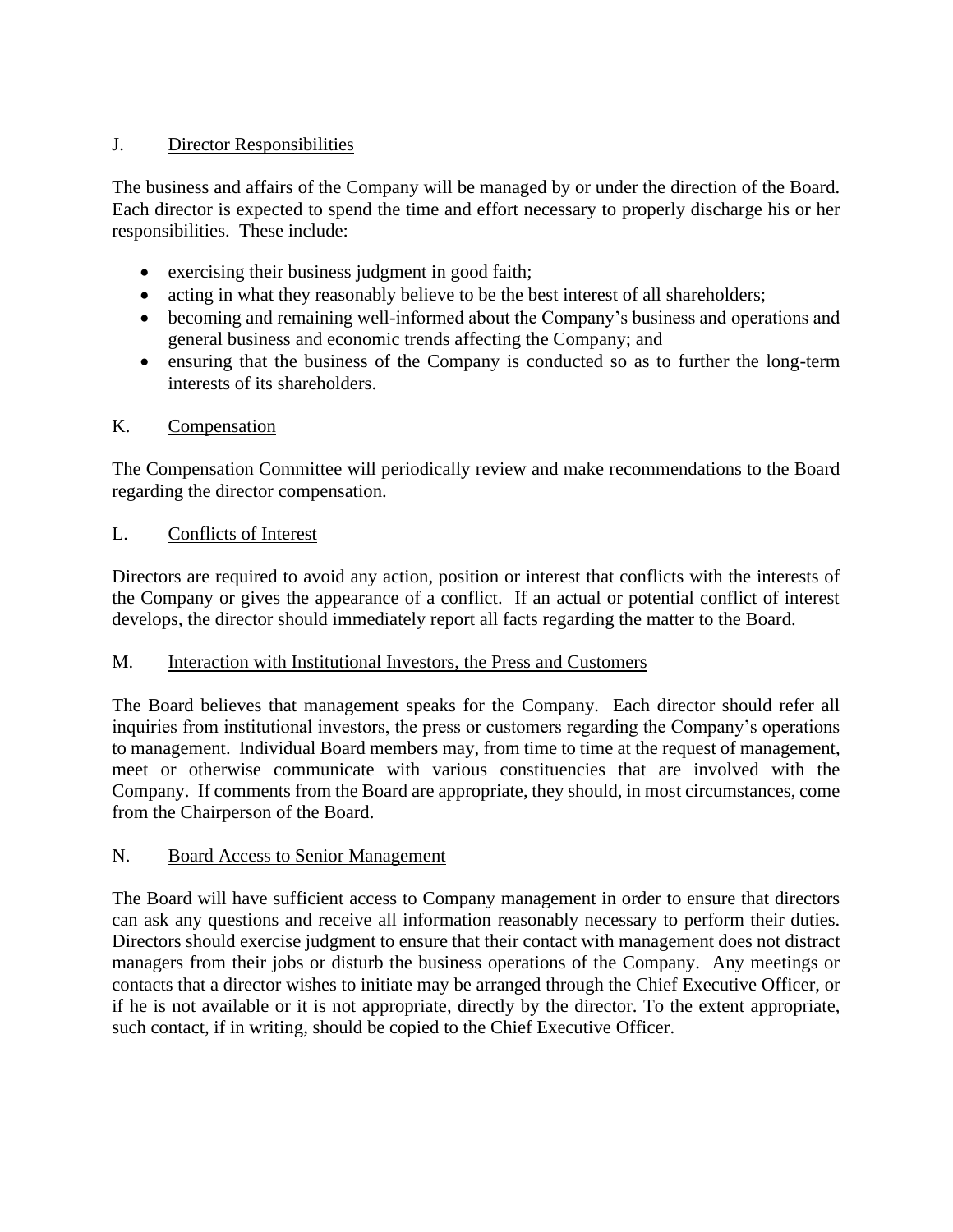## O. Board Access to Independent Advisors

The Board as a whole shall have access to any independent advisor retained by the Company, and the Board may hire any independent advisor it considers necessary to discharge its responsibilities.

#### P. Self-Evaluation

In accordance to its charter, the Nominating and Governance Committee will oversee a periodic assessment of the Board, its committees and management.

## **II. BOARD MEETINGS**

#### A. Frequency of Meetings

The Board will meet at least four (4) times annually. In addition, special meetings may be called from time to time as determined by the needs of the business, and in accordance with the Company's Amended and Restated Articles of Association and applicable law. It is the responsibility of the directors to attend meetings.

#### B. Director Attendance

A director is expected to spend the time and effort necessary to properly discharge his or her responsibilities. Accordingly, a director is expected to regularly prepare for and attend meetings of the Board and all committees on which the director sits (including separate meetings of the Independent Directors), with the understanding that, on occasion, a director may be unable to attend a meeting. A director who is unable to attend a meeting of the Board or a committee of the Board is expected to notify the Chairperson of the Board or the Chairperson of the appropriate committee in advance of such meeting, and, whenever possible, participate in such meeting via teleconference in the case of an in-person meeting. If such director is the Chairperson (or the Chairperson of the Board) he/she will notify the other members of the Board or committee, as applicable.

#### C. Attendance of Non-Directors

The Board encourages the Chairperson of the Board or of any committee to invite Company management and outside advisors or consultants from time to time to participate in Board and/or committee meetings to (i) provide insight into items being discussed by the Board which involve the manager, advisor or consultant, (ii) make presentations to the Board on matters which involve the manager, advisor or consultant, and (iii) bring managers with high potential into contact with the Board. Attendance of non-directors at Board meetings is at the discretion of the Board.

#### D. Advance Receipt of Meeting Materials

Information regarding the topics to be considered at a meeting is essential to the Board's understanding of the business and the preparation of the directors for a productive meeting. To the extent feasible, the meeting agenda and any written materials relating to each Board meeting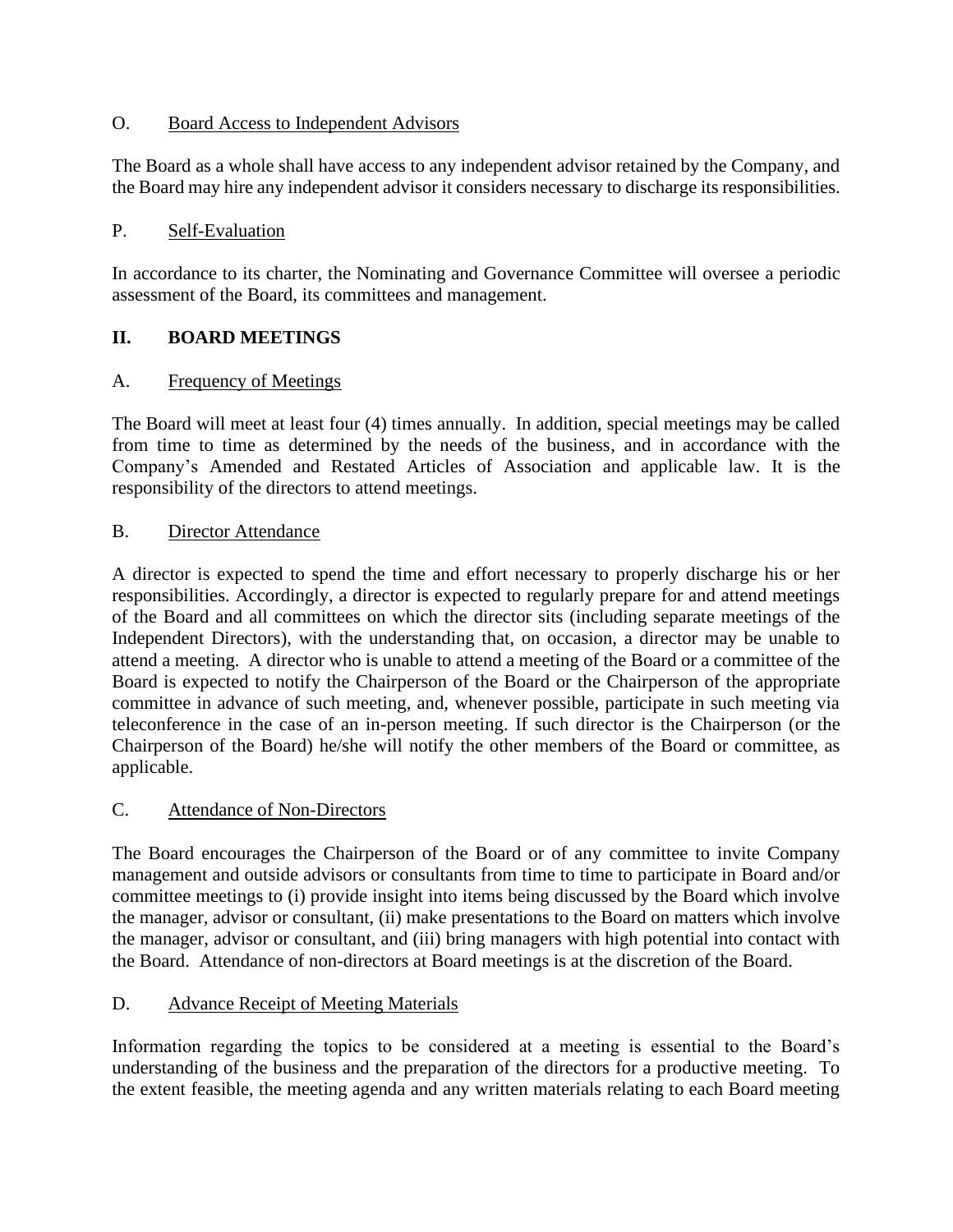will be distributed to the directors sufficiently in advance of each meeting to allow for meaningful review of such agenda and materials by the directors. Directors are expected to have reviewed and be prepared to discuss all materials distributed in advance of any meeting.

# **III. COMMITTEE MATTERS**

The Board currently has four standing committees: (i) the Audit Committee, (ii) the Compensation Committee, (iii) the Nominating and Governance Committee and (iv) the Disclosure Committee. From time to time and depending upon the circumstances, the Board may form a new committee or disband a current committee. Each committee will perform its duties as assigned by the Board in compliance with the Company's Amended and Restated Articles of Association and the committee's charter, if adopted. It is the responsibility of the directors to attend the meetings of the committees on which they serve.

# **IV. SUCCESSION PLANNING**

The Board (or a committee delegated by the Board) will (i) work on a periodic basis with the Chief Executive Officer to evaluate the Company's succession plans upon the Chief Executive Officer's retirement and in the event of an unexpected occurrence, and (ii) periodically review the performance of the Chief Executive Officer.

\* \* \* \* \*